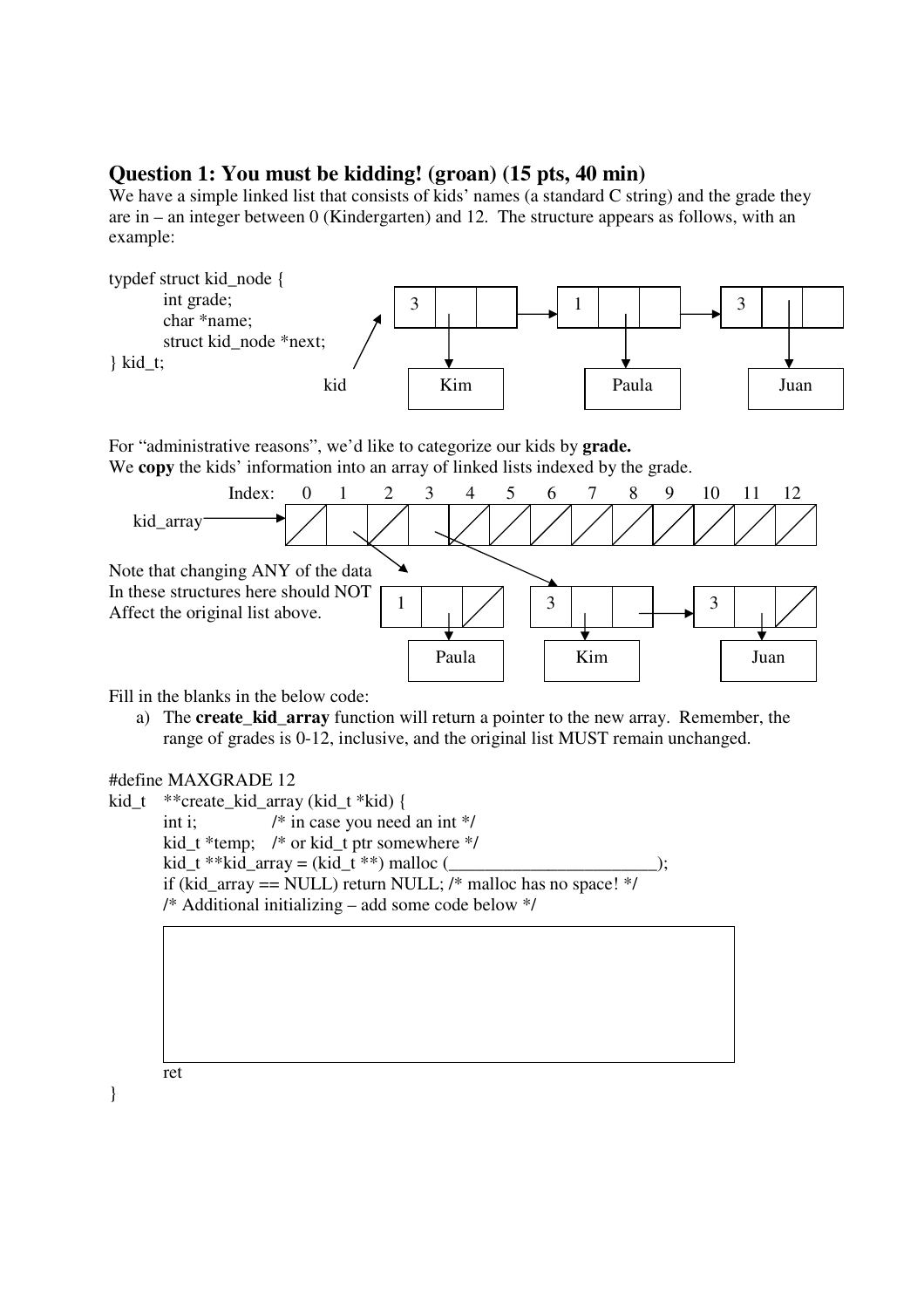

b) For every Yin, there is a Yang. Now that we have a function for **creating** kid arrays, we must create a function that **frees** all memory associated with the structure. Fill in the following functions. **free\_kid\_array** calls the *recursive* function **free\_kid\_list** which frees a single kid list.

\_\_\_\_\_\_\_\_\_\_\_\_\_\_\_\_\_\_\_\_\_\_\_\_\_\_\_\_\_\_\_\_\_\_\_\_\_\_\_\_\_\_\_\_\_\_\_\_\_\_\_\_\_

```
void free_kid_array(kit_t *kid_array[]){ 
    int i; 
   for (i = 0; i \leq MAXGRADE; i++) free_kid_list(kid_array[i]); 
     }
```
/\* Clean up if necessary \*/

}

void free\_kid\_list(kid\_t \*kid) {

/\* Declare temp variables \*/

 $if (kid == NULL)$ return;

}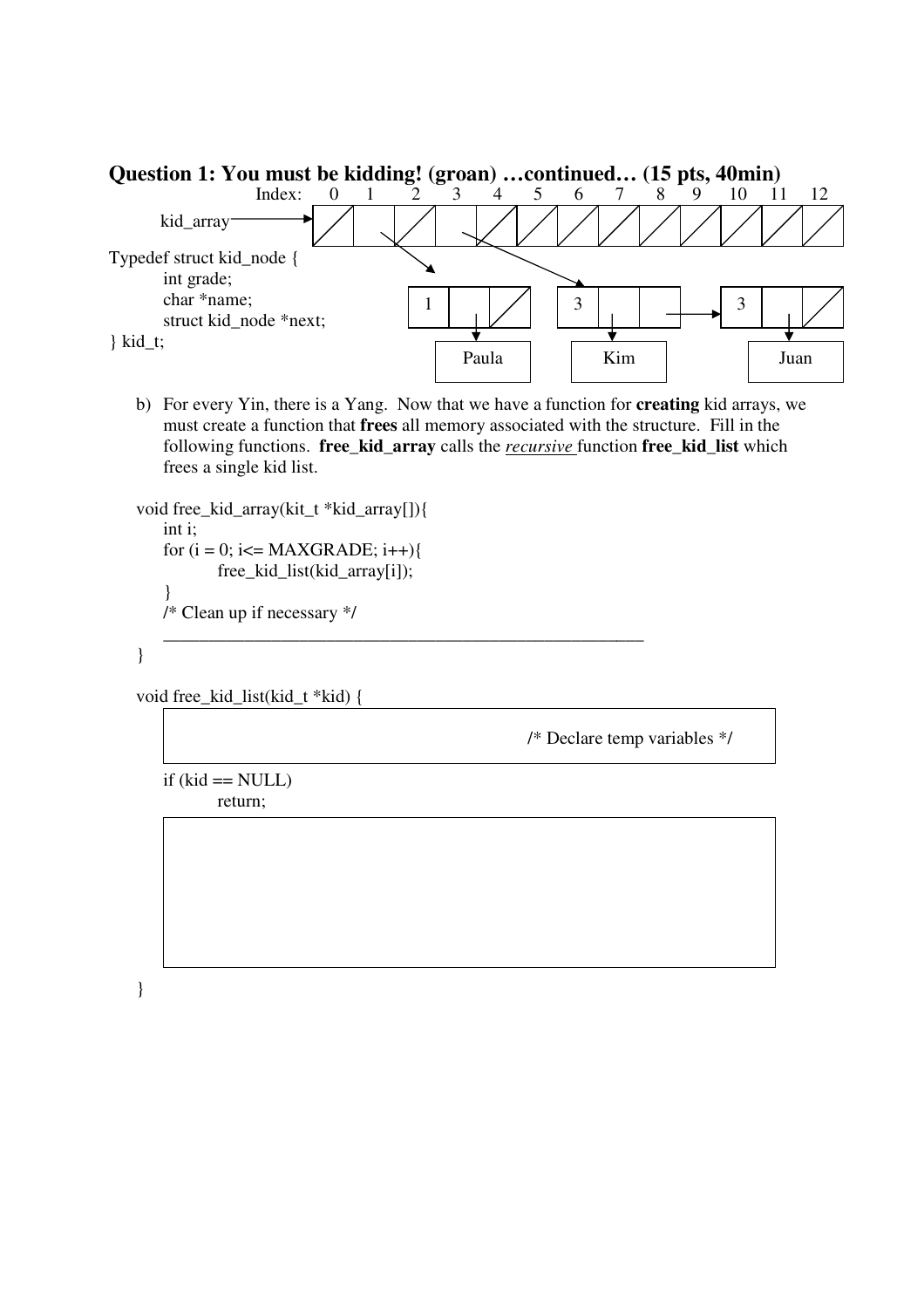## **Question 2:** C (16 Points – 30 minutes)

We've written matchsubstr below in C. Some of the lines are buggy and some are perfectly fine. Circle Buggy or ok for each labeled C statement and if buggy, why it is and provide the fix. A line may be buggy for multiple reasons, so be sure you're descriptive.

Use the comments near each statement as a guide for what the line SHOULD do. If the code is buggy and you have a more clever/intuitive way of doing the same thing, feel free to do it your way. Note: You can assume only valid input will be provided (two non-empty, null-terminated strings).

```
/* This function tries to find a substring (sub) within another (string).
   * If matchSubStr() finds the substring, it returns the index of the start
  * of the substring. If there is more than one match, it returns the first.
  * This is the scheme-equivalent of an equal? match (not eq? match) */
int matchSubStr(char sub[], char string[]) {
/* Holds the location we're checking (and will return if a match). */
A: int loc; || BUGGY If buggy, why?
                          || OK If buggy, fix:
      /* These variables are pointers to the chars in sub/string */
B: char *c1, c2; \begin{vmatrix} \text{BUGGY} & \text{If} & \text{buggy, why?} \\ \text{OK} & \text{If} & \text{buggy, fix:} \end{vmatrix}If buggy, fix:
      /* We want to iterate through the string looking for a match, so we start at
        * loc=0 (beginning) and keep going as long as we have characters remaining */
C: for(loc=0; strlen(string[loc]); loc++) { || BUGGY If buggy, why?
                                                            || OK If buggy, fix:
          /* We step through the substring using c1 and c2 to reference the
             * letters in sub and string. We stop when we have either exhausted 
             * all the characters in sub (and thus found a match) or when we 
             * encounter two characters that are not equivalent. */
D: for(c1 = sub, c2 = stringkloc; || BUGGY If buggy, why?
                                                     || OK If buggy, fix:
E: \boldsymbol{\epsilon} ; \boldsymbol{\epsilon} = \boldsymbol{\epsilon} = \boldsymbol{\epsilon} = \boldsymbol{\epsilon} = \boldsymbol{\epsilon} = \boldsymbol{\epsilon} = \boldsymbol{\epsilon} = \boldsymbol{\epsilon} = \boldsymbol{\epsilon} = \boldsymbol{\epsilon} = \boldsymbol{\epsilon} = \boldsymbol{\epsilon} = \boldsymbol{\epsilon} = \boldsymbol{\epsilon} = \boldsymbol{\epsilon} = \boldsymbol{\epsilon} = \boldsymbol{\epsilon} = \boldsymbol{\epsilon} = \boldsymbol{\epsilon} || OK If buggy, fix:
F: c1++, c2++) { | BUGGY If buggy, why?<br>| OK If buggy, fix:
                                                               If buggy, fix:
               /* If we didn't find a match, we break out */G: if(c1 != c2) { || BUGGY If buggy, why?
                                      || OK If buggy, fix:
                     break;
 }
           }
           /* We return the location if we found a match */
H: \quad \text{if}(1) { || BUGGY If buggy, why?
                                     || OK If buggy, fix:
                return loc;
           }
 }
      /* Return -1 if we didn't find a match */
      return -1;
}
```